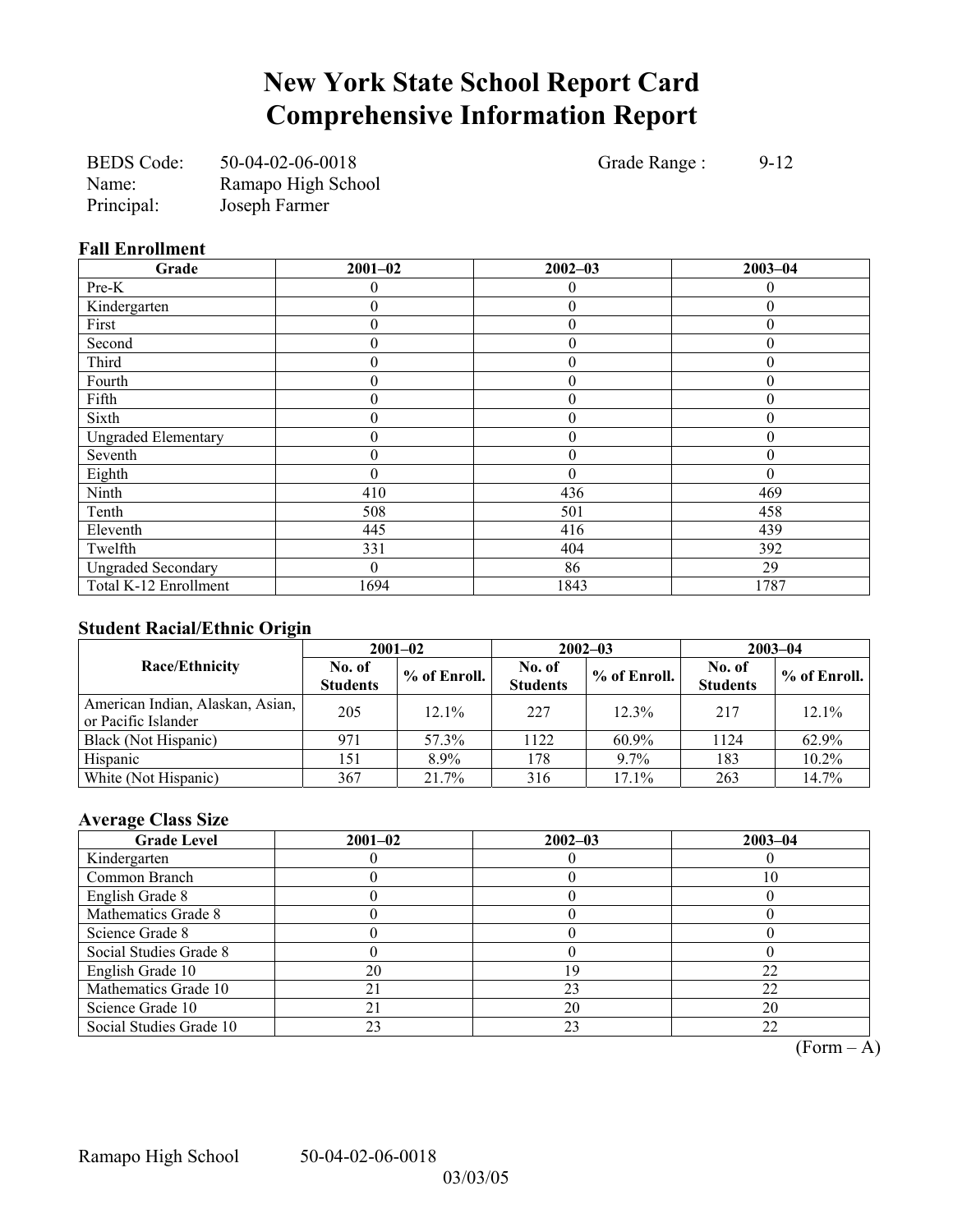### **District Need to Resource Capacity Category**

| <b>N/RC Category</b> | <b>Description</b>                                                                                                 |
|----------------------|--------------------------------------------------------------------------------------------------------------------|
|                      | This is an urban or suburban school district with high student needs<br>in relation to district resource capacity. |

### **Similar School Group and Description**

| <b>Similar School Group</b> | <b>Description</b>                                                                                                                                                                                                                                                                    |
|-----------------------------|---------------------------------------------------------------------------------------------------------------------------------------------------------------------------------------------------------------------------------------------------------------------------------------|
| 44                          | All schools in this group are secondary level schools in urban or<br>suburban school districts with high student needs in relation to<br>district resources. The schools in this group are in the middle<br>range of student needs for secondary level schools in these<br>districts. |

All schools within the same N/RC category are divided into three similar school groups defined by the percentage of students in the school who are eligible for the free-lunch program and/or who are limited English proficient (also known as English language learners).

#### **Student Demographics Used To Determine Similar Schools Group**

|                                   | $2001 - 02$<br>Count<br>Percent |       |               | $2002 - 03$ | $2003 - 04$ |         |
|-----------------------------------|---------------------------------|-------|---------------|-------------|-------------|---------|
|                                   |                                 |       | $\gamma$ ount | Percent     | Count       | Percent |
| <b>Limited English Proficient</b> | 200                             | 1.8%  | 177           | 9.6%        | 155         | $8.7\%$ |
| <b>Eligible for Free Lunch</b>    | 676                             | 39.9% | 615           | 33.4%       | 445         | 24.9%   |

#### **Attendance and Suspension**

|                               | $2000 - 01$     |         | $2001 - 02$     |         | $2002 - 03$     |         |
|-------------------------------|-----------------|---------|-----------------|---------|-----------------|---------|
|                               | No. of          | $%$ of  | No. of          | $%$ of  | No. of          | $%$ of  |
|                               | <b>Students</b> | Enroll. | <b>Students</b> | Enroll. | <b>Students</b> | Enroll. |
| <b>Annual Attendance Rate</b> |                 | 92.2%   |                 | 93.5%   |                 | 96.7%   |
| <b>Student Suspensions</b>    | 141             | 8.5%    | $\overline{12}$ | 6.6%    | 101             | 5.5%    |

### **Student Socioeconomic and Stability Indicators**

#### **(Percent of Enrollment)**

|                          | $2001 - 02$ | $2002 - 03$ | $2003 - 04$ |
|--------------------------|-------------|-------------|-------------|
| <b>Reduced Lunch</b>     | $9.9\%$     | $1.1\%$     | $7.7\%$     |
| <b>Public Assistance</b> | $21 - 30\%$ | $41 - 50\%$ | $31 - 40\%$ |
| <b>Student Stability</b> | 97%         | 90%         | 97%         |

### **Staff Counts**

| Staff                                 | $2003 - 04$ |
|---------------------------------------|-------------|
| <b>Total Teachers</b>                 | 141         |
| <b>Total Other Professional Staff</b> | 29          |
| <b>Total Paraprofessionals</b>        | NΑ          |
| Teaching Out of Certification*        |             |

\*Teaching out of certification more than on an incidental basis.

 $(Form - B)$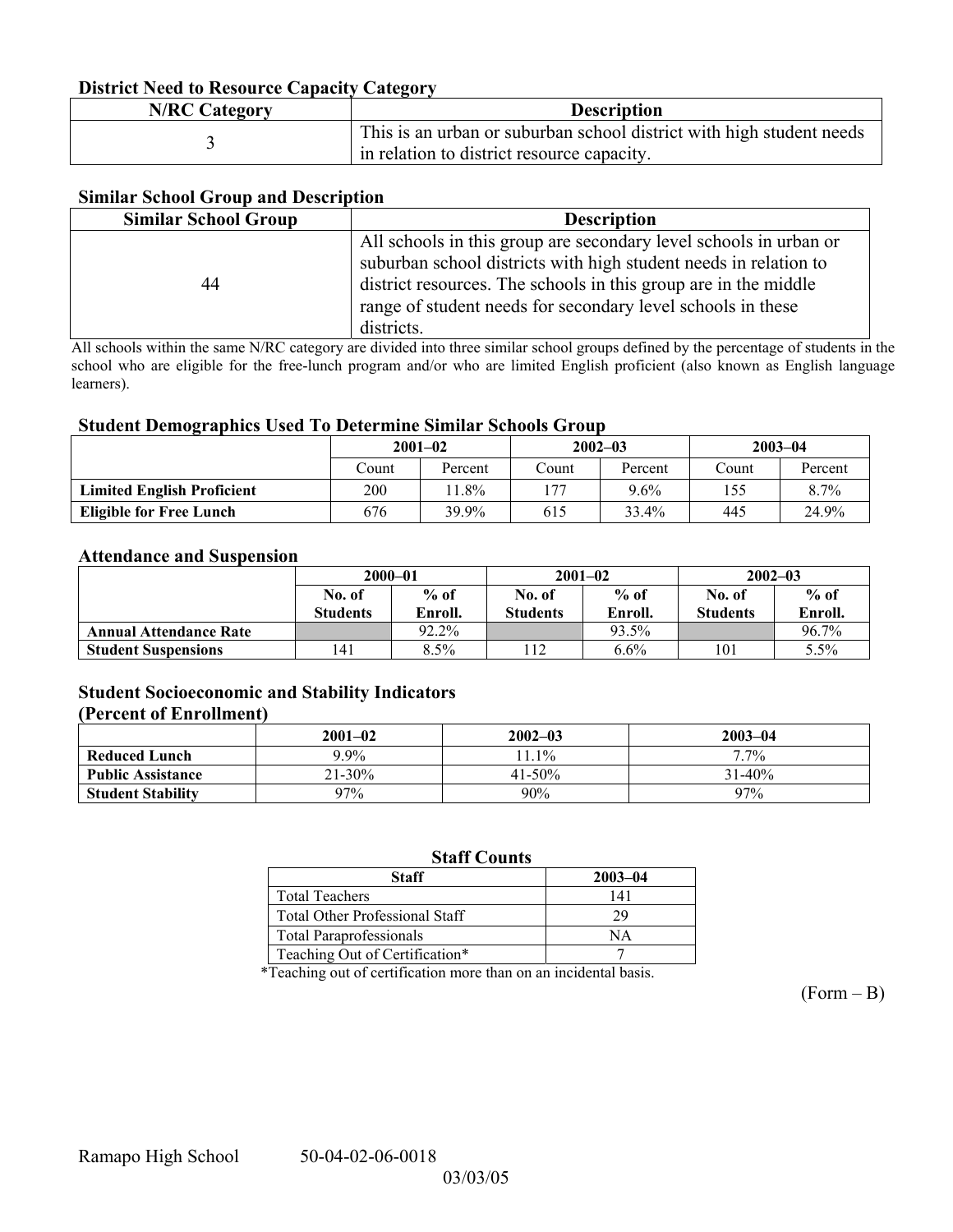# **High School Graduates and Noncompleters**

| mgn benoor Grauuates Larming regents Diplomas |                       |                                   |                                                     |                       |                                   |                                                    |                |                                   |                                                    |  |
|-----------------------------------------------|-----------------------|-----------------------------------|-----------------------------------------------------|-----------------------|-----------------------------------|----------------------------------------------------|----------------|-----------------------------------|----------------------------------------------------|--|
|                                               | $2001 - 02$           |                                   |                                                     | $2002 - 03$           |                                   |                                                    | $2003 - 04$    |                                   |                                                    |  |
|                                               | <b>Total</b><br>Grads | <b>Regents</b><br><b>Diplomas</b> | $\frac{6}{10}$<br><b>Regents</b><br><b>Diplomas</b> | <b>Total</b><br>Grads | <b>Regents</b><br><b>Diplomas</b> | $\frac{0}{0}$<br><b>Regents</b><br><b>Diplomas</b> | Total<br>Grads | <b>Regents</b><br><b>Diplomas</b> | $\frac{0}{0}$<br><b>Regents</b><br><b>Diplomas</b> |  |
| General<br>Education                          | 276                   | 141                               | 51%                                                 | 339                   | 155                               | 46%                                                | 340            | 183                               | 54%                                                |  |
| Students with<br><b>Disabilities</b>          |                       |                                   | $0\%$                                               | 20                    |                                   | 5%                                                 | 19             | 0                                 | $0\%$                                              |  |
| All Students                                  | 287                   | 141                               | 49%                                                 | 359                   | .56                               | 43%                                                | 359            | 183                               | 51%                                                |  |

### **High School Graduates Earning Regents Diplomas\***

\*Only students awarded local diplomas (including local diplomas with Regents endorsements) are counted as high school graduates. Because of a change in data collection procedures for the 2001–02 school year, diploma counts for that year do not include counts from August 2001. Data for the 2002–03 school year include August 2002 and January and June 2003 graduates; data for the 2003–04 school year include August 2003 and January and June 2004 graduates.

### **Distribution of 2003–04 Graduates (All Students)**

|               | To 4-vear<br>College        | To 2-year<br>College | <b>To Other Post-</b><br>Secondary | To the Military | Employment | Other |
|---------------|-----------------------------|----------------------|------------------------------------|-----------------|------------|-------|
| <b>Number</b> | $\sim$ 1 $\sim$<br>$\sim$ 1 | 120                  |                                    |                 |            |       |
| Percent       | 60%                         | 33%                  | $1\%$                              | $1\%$           | 4%         | $1\%$ |

### **Number of High School Completers with Disabilities in 2003–04**

| Graduates*<br>a) | <b>Regents</b><br><b>Diplomas</b><br>b) | <b>IEP Diplomas</b><br>or Certificates | All 2003-04<br><b>Completers</b><br>$(a+c)$ |
|------------------|-----------------------------------------|----------------------------------------|---------------------------------------------|
|                  |                                         |                                        |                                             |

\*Local Diplomas (including local diplomas with Regents endorsements)

### **High School Noncompletion Rates**

|                     |                            |                 | $2001 - 02$ |                 | $2002 - 03$ | $2003 - 04$     |          |
|---------------------|----------------------------|-----------------|-------------|-----------------|-------------|-----------------|----------|
|                     |                            | No. of          | $%$ of      | No. of          | $%$ of      | No. of          | $%$ of   |
|                     |                            | <b>Students</b> | Enroll.     | <b>Students</b> | Enroll.     | <b>Students</b> | Enroll.  |
| <b>General-</b>     | Dropped Out                | 142             |             | 75              |             | 70              | 4.5%     |
| <b>Education</b>    | Entered GED Program*       | 22              |             | 40              |             | 30              | $1.9\%$  |
| <b>Students</b>     | <b>Total Noncompleters</b> | 164             |             | 115             |             | 100             | 6.5%     |
| <b>Students</b>     | Dropped Out                | ↑               |             |                 |             | 14              | $6.9\%$  |
| with                | Entered GED Program*       |                 |             |                 |             |                 | $3.4\%$  |
| <b>Disabilities</b> | <b>Total Noncompleters</b> |                 |             |                 |             | 21              | $10.3\%$ |
| All                 | Dropped Out                | 144             | $8.5\%$     | 78              | $4.2\%$     | 84              | $4.8\%$  |
| <b>Students</b>     | Entered GED Program*       | 22              | 1.3%        | 43              | 2.3%        | 37              | 2.1%     |
|                     | <b>Total Noncompleters</b> | 166             | 9.8%        | 121             | 6.6%        | 121             | $6.9\%$  |

\*The number and percentage of students who left a program leading to a high school diploma and entered a program leading to a high school equivalency diploma.

 $(Form - C)$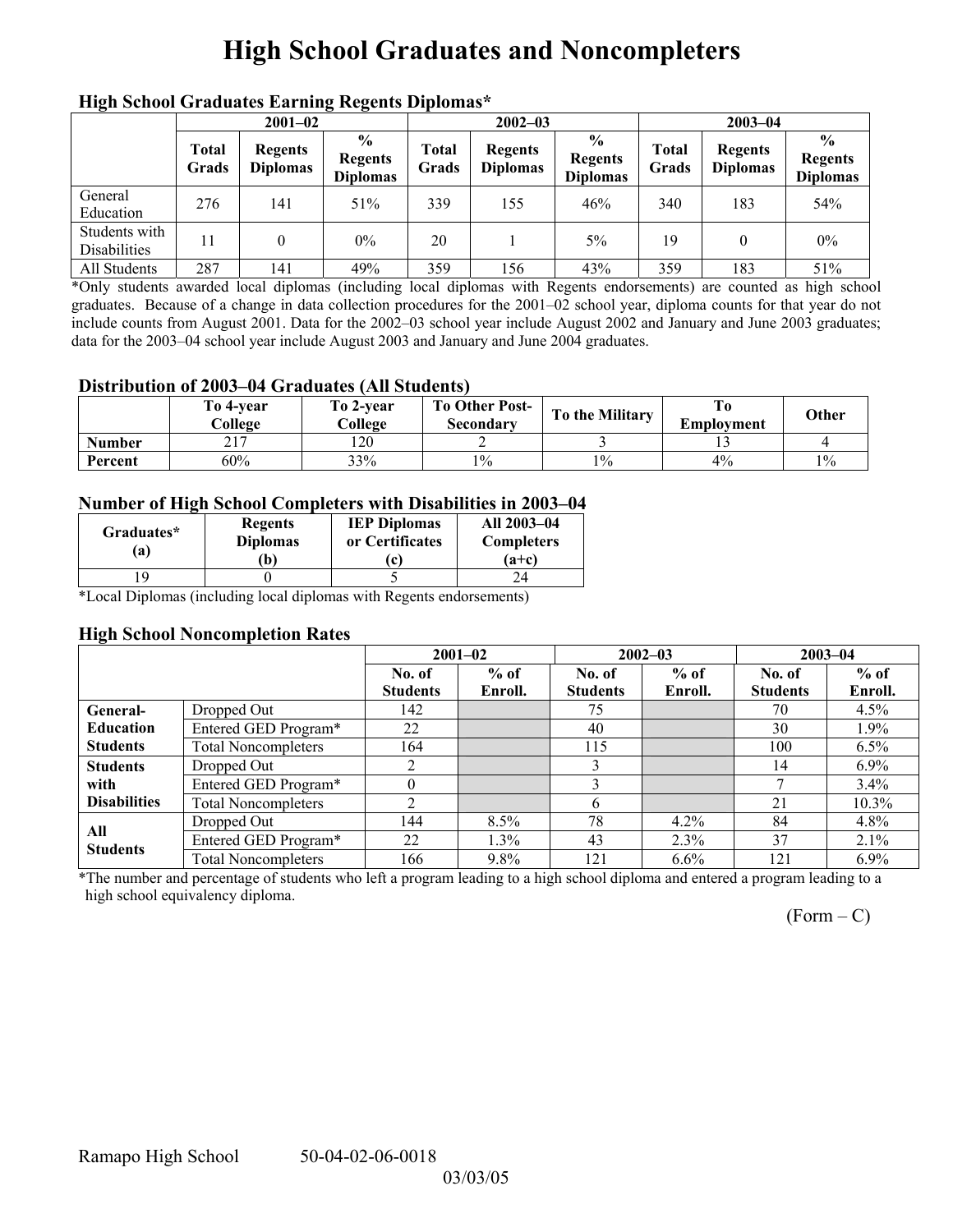# **Career Development and Occupational Studies (CDOS)**

## **Percentage of Students Documenting Self- and**  Career-Awareness Information and Career Exploration Activities, K-3

| <b>Grades</b> | $2001 - 02$           | $2002 - 03$ | $2003 - 04$ |
|---------------|-----------------------|-------------|-------------|
|               | 0%                    | $0\%$       | $0\%$       |
|               | $\gamma$ <sup>o</sup> | $\Omega$    | $0\%$       |

## **Students Developing a Career Plan, 4–12**

| <b>Grades</b> |                                      | $2001 - 02$ | $2002 - 03$ | $2003 - 04$ |
|---------------|--------------------------------------|-------------|-------------|-------------|
|               | Number of General-Education Students | $\theta$    | $\Omega$    | $\theta$    |
| $4 - 5$       | Number of Students with Disabilities | $\theta$    | $\theta$    | $\theta$    |
|               | Number of All Students               | $\theta$    | $\Omega$    | $\theta$    |
|               | Percent of Enrollment                | $0\%$       | $0\%$       | $0\%$       |
|               | Number of General-Education Students | $\theta$    | $\Omega$    | 0           |
| $6 - 8$       | Number of Students with Disabilities | $\Omega$    | $\Omega$    | $\Omega$    |
|               | Number of All Students               | $\theta$    | $\Omega$    | $\theta$    |
|               | Percent of Enrollment                | $0\%$       | $0\%$       | $0\%$       |
|               | Number of General-Education Students | $\Omega$    | 355         | 675         |
| $9 - 12$      | Number of Students with Disabilities | $\theta$    | 65          | 25          |
|               | Number of All Students               | $\theta$    | 420         | 700         |
|               | Percent of Enrollment                | $0\%$       | 23%         | 39%         |

## **Career and Technical Education (CTE) Programs**

|                                                   |       | <b>This District</b> |         |  |
|---------------------------------------------------|-------|----------------------|---------|--|
| <b>CTE</b> Program                                | Count | Percentage           | Average |  |
| All CTE Programs                                  |       |                      |         |  |
| Completed the CTE Program                         |       |                      |         |  |
| Completed and Passed Regents Exams                |       |                      |         |  |
| Completed and had Course Average of 75% or More   |       |                      |         |  |
| Completed and Attained a HS Diploma or Equivalent |       |                      |         |  |
| Completed and Whose Status is Known               |       |                      |         |  |
| Completed and Were Successfully Placed            |       |                      |         |  |
| Nontraditional Programs                           |       |                      |         |  |
| Underrepresented Gender Members Enrolled          |       |                      |         |  |
| Underrepresented Gender Members Who Completed     |       |                      |         |  |

**Enrollment data are for the 2003-2004 school year; completer data are as of June 2003.** 

**Note: Blank cells indicate that either the district did not have a CTE program or did not report data.** 

 **This data is reported only at the district level.** 

 $(Form - D)$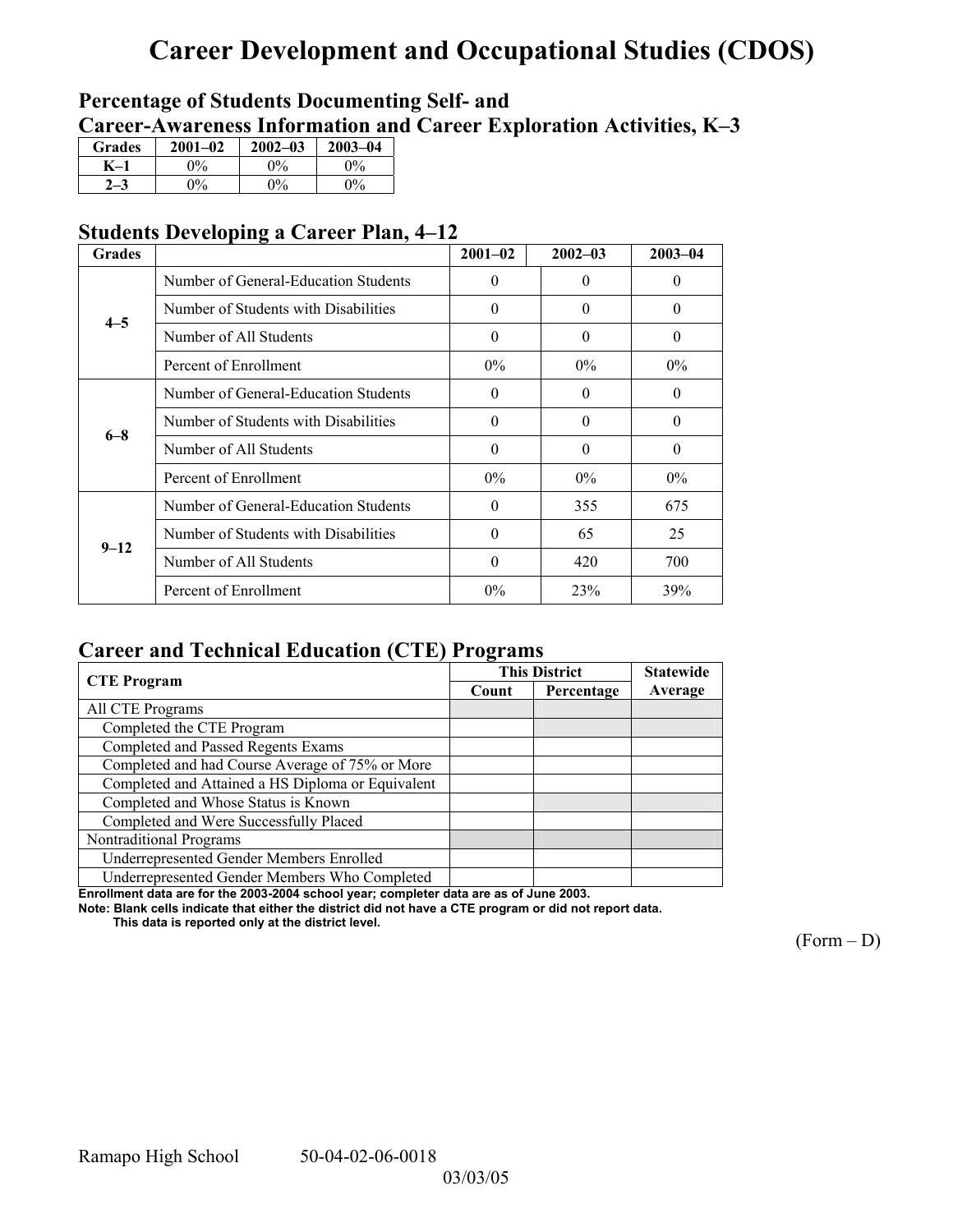# **Second Language Proficiency Examinations**

## **General-Education Students**

| <b>Test</b> | $2001 - 02$       |           |                   | $2002 - 03$ | $2003 - 04$       |           |  |
|-------------|-------------------|-----------|-------------------|-------------|-------------------|-----------|--|
|             | <b>No. Tested</b> | % Passing | <b>No. Tested</b> | % Passing   | <b>No. Tested</b> | % Passing |  |
| French      |                   | 70%       | 38                | 82%         | 29                | 79%       |  |
| German      |                   | $0\%$     |                   | $0\%$       |                   | $0\%$     |  |
| Italian     |                   | $0\%$     |                   |             |                   | $0\%$     |  |
| Latin       |                   | $0\%$     |                   | $0\%$       |                   | $0\%$     |  |
| Spanish     |                   | 47%       | 81                | 69%         | 18                | 62%       |  |

### **Students with Disabilities**

| <b>Test</b> | $2001 - 02$       |           |                   | $2002 - 03$ | $2003 - 04$       |           |  |
|-------------|-------------------|-----------|-------------------|-------------|-------------------|-----------|--|
|             | <b>No. Tested</b> | % Passing | <b>No. Tested</b> | % Passing   | <b>No. Tested</b> | % Passing |  |
| French      |                   |           |                   |             |                   |           |  |
| German      |                   | $0\%$     |                   | 0%          |                   | $0\%$     |  |
| Italian     |                   | $0\%$     |                   | 0%          |                   | $0\%$     |  |
| Latin       |                   | $0\%$     |                   | 0%          |                   | $0\%$     |  |
| Spanish     |                   | 57%       |                   | 57%         |                   | 50%       |  |

# **Regents Competency Tests**

### **General-Education Students**

| <b>Test</b>       | $2001 - 02$       |           |                   | $2002 - 03$ | $2003 - 04$       |           |  |
|-------------------|-------------------|-----------|-------------------|-------------|-------------------|-----------|--|
|                   | <b>No. Tested</b> | % Passing | <b>No. Tested</b> | % Passing   | <b>No. Tested</b> | % Passing |  |
| Mathematics       |                   | 75%       |                   | 33%         |                   |           |  |
| Science           | 18                | 56%       |                   | 67%         |                   | 17%       |  |
| Reading           |                   |           |                   |             |                   |           |  |
| Writing           |                   |           |                   |             |                   |           |  |
| Global Studies    |                   | 67%       |                   | 38%         |                   |           |  |
| U.S. Hist & Gov't |                   | 73%       |                   |             |                   |           |  |

### **Students with Disabilities**

| <b>Test</b>       | $2001 - 02$       |           | $2002 - 03$       |           | $2003 - 04$       |           |  |
|-------------------|-------------------|-----------|-------------------|-----------|-------------------|-----------|--|
|                   | <b>No. Tested</b> | % Passing | <b>No. Tested</b> | % Passing | <b>No. Tested</b> | % Passing |  |
| Mathematics       | 14                | 57%       | 21                | 43%       |                   | 60%       |  |
| Science           |                   | 47%       |                   | 24%       | 53                | 45%       |  |
| Reading           | l5                | 67%       | 19                | 74%       |                   |           |  |
| Writing           | $\overline{A}$    | 79%       | 16                | 75%       |                   | 88%       |  |
| Global Studies    |                   | 31%       | 30                | 43%       | 23                | 26%       |  |
| U.S. Hist & Gov't |                   | 50%       |                   | 64%       |                   | 45%       |  |

 $(Form - E)$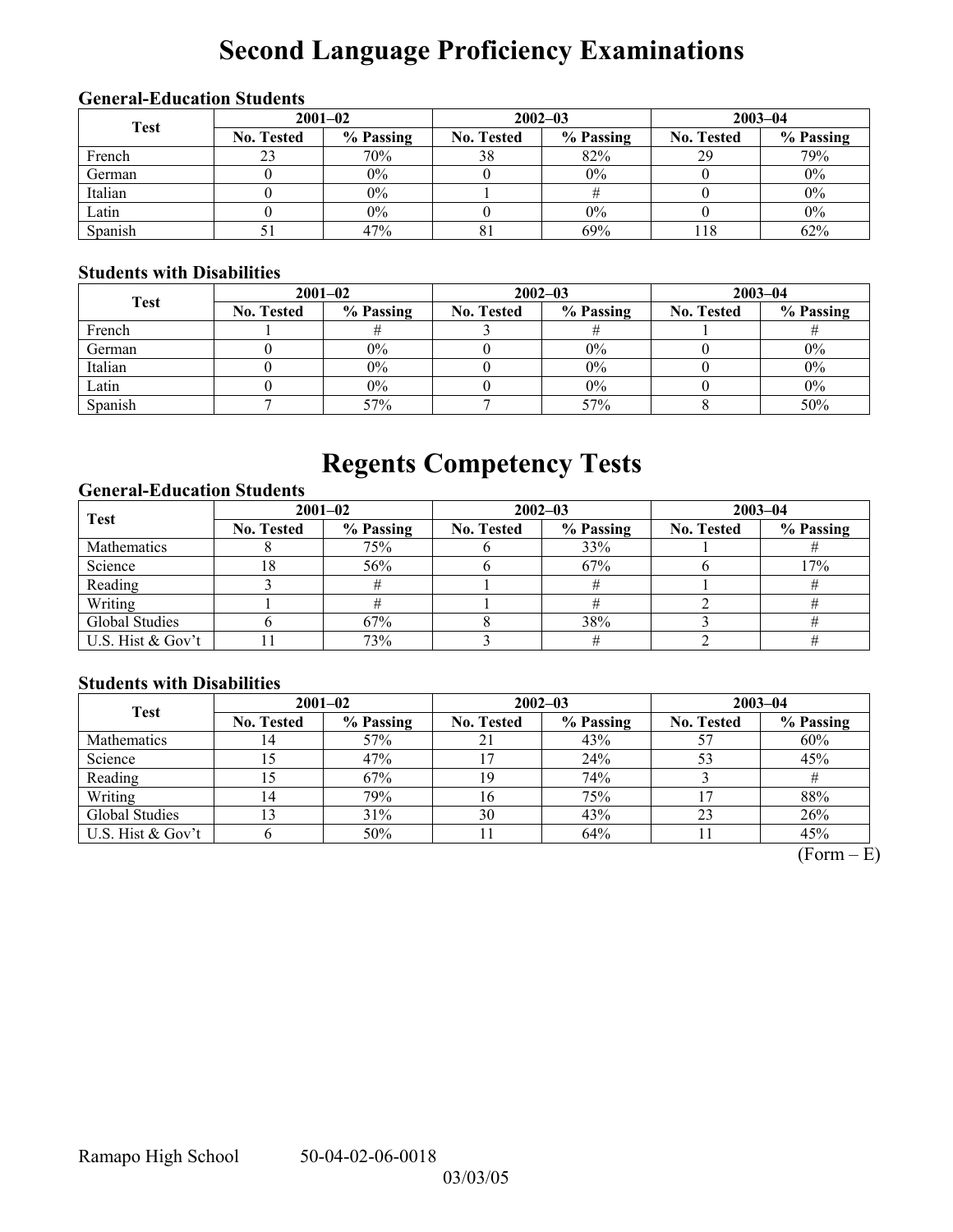|                                     | <b>All Students</b> |                                     |                 |                  | <b>Students with Disabilities</b> |                         |  |  |  |  |
|-------------------------------------|---------------------|-------------------------------------|-----------------|------------------|-----------------------------------|-------------------------|--|--|--|--|
|                                     | $2001 - 02$         | $2002 - 03$                         | $2003 - 04$     | $2001 - 02$      | $2002 - 03$                       | $2003 - 04$             |  |  |  |  |
| <b>Comprehensive English</b>        |                     |                                     |                 |                  |                                   |                         |  |  |  |  |
| Number Tested                       | 447                 | 432                                 | 438             | 25               | 20                                | 50                      |  |  |  |  |
| Number Scoring 55-100               | 360                 | 342                                 | 394             | 16               | 5                                 | 34                      |  |  |  |  |
| Number Scoring 65-100               | 300                 | 291                                 | 334             | 10               | $\sqrt{2}$                        | 23                      |  |  |  |  |
| Number Scoring 85-100               | 138                 | 110                                 | 103             | $\overline{2}$   | $\overline{0}$                    | $\overline{2}$          |  |  |  |  |
| Percentage of Tested Scoring 55-100 | 81%                 | 79%                                 | 90%             | 64%              | 25%                               | 68%                     |  |  |  |  |
| Percentage of Tested Scoring 65-100 | 67%                 | 67%                                 | 76%             | 40%              | 10%                               | 46%                     |  |  |  |  |
| Percentage of Tested Scoring 85-100 | 31%                 | 25%                                 | 24%             | $8\%$            | $0\%$                             | 4%                      |  |  |  |  |
|                                     |                     | <b>Mathematics A</b>                |                 |                  |                                   |                         |  |  |  |  |
| Number Tested                       | 409                 | 535                                 | 519             | 28               | 41                                | 41                      |  |  |  |  |
| Number Scoring 55-100               | 236                 | 315                                 | 475             | $\overline{3}$   | 12                                | 25                      |  |  |  |  |
| Number Scoring 65-100               | 163                 | 219                                 | 400             | $\mathbf{1}$     | 6                                 | 18                      |  |  |  |  |
| Number Scoring 85-100               | 45                  | 29                                  | $\overline{72}$ | $\overline{0}$   | $\mathbf{1}$                      | $\overline{2}$          |  |  |  |  |
| Percentage of Tested Scoring 55-100 | 58%                 | 59%                                 | 92%             | 11%              | 29%                               | 61%                     |  |  |  |  |
| Percentage of Tested Scoring 65-100 | 40%                 | 41%                                 | 77%             | 4%               | 15%                               | 44%                     |  |  |  |  |
| Percentage of Tested Scoring 85-100 | 11%                 | $5\%$                               | 14%             | $0\%$            | $2\%$                             | $5\%$                   |  |  |  |  |
|                                     |                     | <b>Mathematics B</b>                |                 |                  |                                   |                         |  |  |  |  |
| Number Tested                       | $\boldsymbol{0}$    | 142                                 | 193             | $\boldsymbol{0}$ | 1                                 | $\sqrt{2}$              |  |  |  |  |
| Number Scoring 55-100               | $\mathbf{0}$        | 106                                 | 128             | $\mathbf{0}$     | $\overline{\#}$                   | $\#$                    |  |  |  |  |
| Number Scoring 65-100               | $\boldsymbol{0}$    | 71                                  | 100             | $\mathbf{0}$     | $\overline{\#}$                   | $\overline{\#}$         |  |  |  |  |
| Number Scoring 85-100               | $\boldsymbol{0}$    | 10                                  | $28\,$          | $\boldsymbol{0}$ | $\#$                              | $\#$                    |  |  |  |  |
| Percentage of Tested Scoring 55-100 | $0\%$               | 75%                                 | 66%             | 0%               | $\#$                              | $\#$                    |  |  |  |  |
| Percentage of Tested Scoring 65-100 | $0\%$               | 50%                                 | 52%             | $0\%$            | $\#$                              | $\#$                    |  |  |  |  |
| Percentage of Tested Scoring 85-100 | $0\%$               | 7%                                  | 15%             | $0\%$            | #                                 | #                       |  |  |  |  |
|                                     |                     | <b>Global History and Geography</b> |                 |                  |                                   |                         |  |  |  |  |
| Number Tested                       | 451                 | 452                                 | 419             | 30               | 50                                | 44                      |  |  |  |  |
| Number Scoring 55-100               | 358                 | 353                                 | 355             | $\overline{12}$  | $\overline{25}$                   | 26                      |  |  |  |  |
| Number Scoring 65-100               | 311                 | 302                                 | 279             | $\,8\,$          | 16                                | 16                      |  |  |  |  |
| Number Scoring 85-100               | 67                  | 83                                  | 91              | $\overline{0}$   | $\overline{2}$                    | $\mathbf{1}$            |  |  |  |  |
| Percentage of Tested Scoring 55-100 | 79%                 | 78%                                 | 85%             | 40%              | 50%                               | 59%                     |  |  |  |  |
| Percentage of Tested Scoring 65-100 | 69%                 | 67%                                 | 67%             | 27%              | 32%                               | 36%                     |  |  |  |  |
| Percentage of Tested Scoring 85-100 | 15%                 | 18%                                 | 22%             | $0\%$            | 4%                                | $2\%$                   |  |  |  |  |
|                                     |                     | <b>U.S. History and Government</b>  |                 |                  |                                   |                         |  |  |  |  |
| Number Tested                       | 447                 | 393                                 | 371             | 24               | $20\,$                            | 44                      |  |  |  |  |
| Number Scoring 55-100               | 397                 | $\overline{363}$                    | 327             | 19               | $\overline{15}$                   | $\overline{26}$         |  |  |  |  |
| Number Scoring 65-100               | 334                 | $\overline{326}$                    | 288             | $\overline{13}$  | $\overline{10}$                   | $\overline{22}$         |  |  |  |  |
| Number Scoring 85-100               | $\overline{72}$     | 105                                 | 106             | $\overline{0}$   | $\boldsymbol{0}$                  | $\overline{\mathbf{3}}$ |  |  |  |  |
| Percentage of Tested Scoring 55-100 | 89%                 | 92%                                 | 88%             | 79%              | 75%                               | 59%                     |  |  |  |  |
| Percentage of Tested Scoring 65-100 | 75%                 | 83%                                 | 78%             | $\frac{1}{54\%}$ | 50%                               | 50%                     |  |  |  |  |
| Percentage of Tested Scoring 85-100 | 16%                 | 27%                                 | 29%             | $\overline{0\%}$ | 0%                                | 7%                      |  |  |  |  |

 $\overline{(Form - F)}$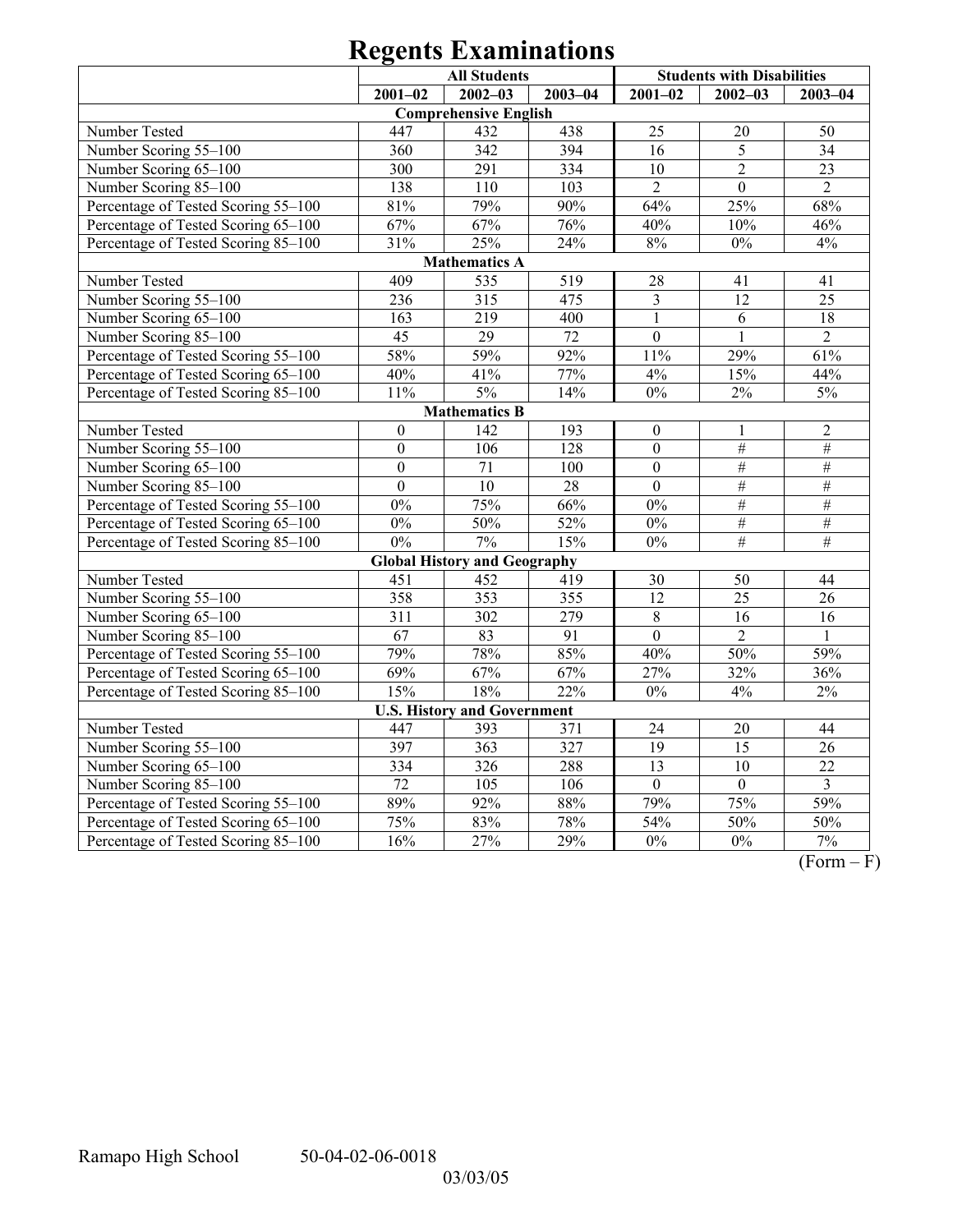| 0                                   |             |                                       |             |                |                                   |                         |  |  |  |  |
|-------------------------------------|-------------|---------------------------------------|-------------|----------------|-----------------------------------|-------------------------|--|--|--|--|
|                                     |             | <b>All Students</b>                   |             |                | <b>Students with Disabilities</b> |                         |  |  |  |  |
|                                     | $2001 - 02$ | $2002 - 03$                           | $2003 - 04$ | $2001 - 02$    | $2002 - 03$                       | $2003 - 04$             |  |  |  |  |
| <b>Living Environment</b>           |             |                                       |             |                |                                   |                         |  |  |  |  |
| Number Tested                       | 360         | 345                                   | 421         | 19             | 24                                | 38                      |  |  |  |  |
| Number Scoring 55-100               | 324         | 323                                   | 379         | 13             | 22                                | 30                      |  |  |  |  |
| Number Scoring 65-100               | 297         | 278                                   | 312         | 8              | 19                                | 23                      |  |  |  |  |
| Number Scoring 85-100               | 73          | 55                                    | 65          | $\overline{0}$ | $\overline{2}$                    | $\mathbf{1}$            |  |  |  |  |
| Percentage of Tested Scoring 55-100 | 90%         | 94%                                   | 90%         | 68%            | 92%                               | 79%                     |  |  |  |  |
| Percentage of Tested Scoring 65-100 | 82%         | 81%                                   | 74%         | 42%            | 79%                               | 61%                     |  |  |  |  |
| Percentage of Tested Scoring 85-100 | 20%         | 16%                                   | 15%         | $0\%$          | 8%                                | 3%                      |  |  |  |  |
|                                     |             | <b>Physical Setting/Earth Science</b> |             |                |                                   |                         |  |  |  |  |
| Number Tested                       | 301         | 441                                   | 409         | 22             | 48                                | 29                      |  |  |  |  |
| Number Scoring 55-100               | 262         | 374                                   | 354         | 15             | 33                                | 16                      |  |  |  |  |
| Number Scoring 65-100               | 237         | 312                                   | 303         | 11             | 23                                | 9                       |  |  |  |  |
| Number Scoring 85-100               | 92          | 102                                   | 86          | $\mathbf{0}$   | $\overline{3}$                    |                         |  |  |  |  |
| Percentage of Tested Scoring 55-100 | 87%         | 85%                                   | 87%         | 68%            | 69%                               | 55%                     |  |  |  |  |
| Percentage of Tested Scoring 65-100 | 79%         | 71%                                   | 74%         | 50%            | 48%                               | 31%                     |  |  |  |  |
| Percentage of Tested Scoring 85-100 | 31%         | 23%                                   | 21%         | $0\%$          | 6%                                | 3%                      |  |  |  |  |
|                                     |             | <b>Physical Setting/Chemistry</b>     |             |                |                                   |                         |  |  |  |  |
| Number Tested                       | 237         | 279                                   | 211         | 3              | 1                                 | 6                       |  |  |  |  |
| Number Scoring 55-100               | 194         | 244                                   | 189         | $\#$           | $\#$                              | 6                       |  |  |  |  |
| Number Scoring 65-100               | 133         | 163                                   | 142         | $\#$           | $\#$                              | $\overline{\mathbf{4}}$ |  |  |  |  |
| Number Scoring 85-100               | 10          | 24                                    | 21          | $\overline{H}$ | $\#$                              |                         |  |  |  |  |
| Percentage of Tested Scoring 55-100 | 82%         | 87%                                   | 90%         | $\#$           | $\overline{\#}$                   | 100%                    |  |  |  |  |
| Percentage of Tested Scoring 65-100 | 56%         | 58%                                   | 67%         | $\#$           | $\#$                              | 67%                     |  |  |  |  |
| Percentage of Tested Scoring 85-100 | 4%          | 9%                                    | 10%         | $\#$           | #                                 | 17%                     |  |  |  |  |
| <b>Physical Setting/Physics</b>     |             |                                       |             |                |                                   |                         |  |  |  |  |
| Number Tested                       |             |                                       | 112         |                |                                   | $\boldsymbol{0}$        |  |  |  |  |
| Number Scoring 55-100               |             |                                       | 84          |                |                                   | $\boldsymbol{0}$        |  |  |  |  |
| Number Scoring 65-100               |             |                                       | 63          |                |                                   | $\mathbf{0}$            |  |  |  |  |
| Number Scoring 85-100               |             |                                       | 14          |                |                                   | $\mathbf{0}$            |  |  |  |  |
| Percentage of Tested Scoring 55-100 |             |                                       | 75%         |                |                                   | $0\%$                   |  |  |  |  |
| Percentage of Tested Scoring 65-100 |             |                                       | 56%         |                |                                   | $0\%$                   |  |  |  |  |
| Percentage of Tested Scoring 85-100 |             |                                       | 12%         |                |                                   | $0\%$                   |  |  |  |  |

\* Physical Setting/Physics results for 2001–02 and 2002–03 are not included in the report card because the Department issued new conversion charts for assessments administered in those years.

 $(Form - G)$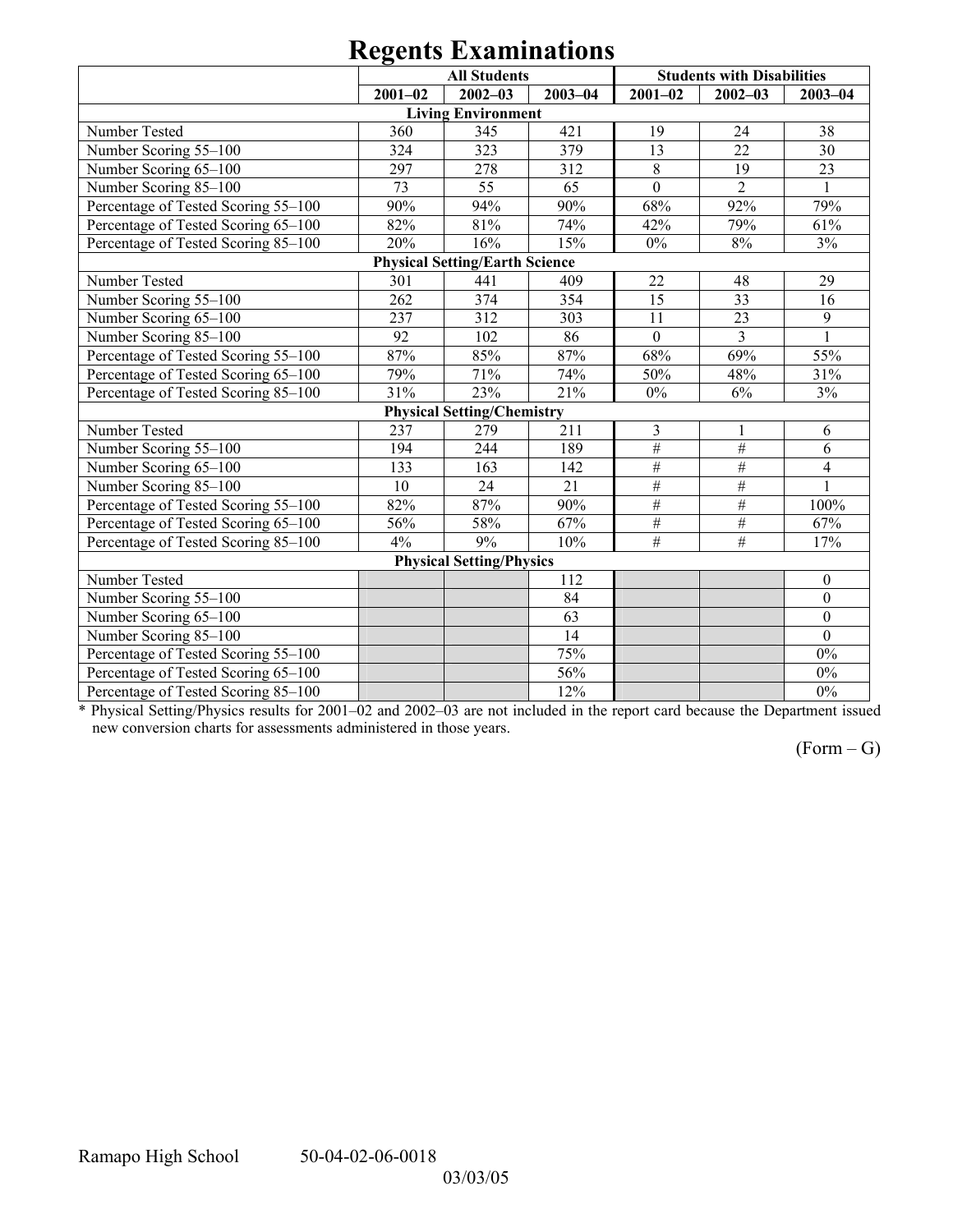|                                     | <b>All Students</b> |                              |                  | <b>Students with Disabilities</b> |                  |                  |  |  |  |  |
|-------------------------------------|---------------------|------------------------------|------------------|-----------------------------------|------------------|------------------|--|--|--|--|
|                                     | $2001 - 02$         | $2002 - 03$                  | $2003 - 04$      | $2001 - 02$                       | $2002 - 03$      | $2003 - 04$      |  |  |  |  |
| <b>Comprehensive French</b>         |                     |                              |                  |                                   |                  |                  |  |  |  |  |
| Number Tested                       | 76                  | 63                           | 90               | $\boldsymbol{0}$                  | $\perp$          | $\overline{2}$   |  |  |  |  |
| Number Scoring 55-100               | 73                  | 60                           | 84               | $\boldsymbol{0}$                  | $\#$             | $\#$             |  |  |  |  |
| Number Scoring 65-100               | 69                  | 56                           | 81               | $\boldsymbol{0}$                  | $\#$             | $\overline{\#}$  |  |  |  |  |
| Number Scoring 85-100               | 31                  | 20                           | 38               | $\mathbf{0}$                      | $\#$             | $\#$             |  |  |  |  |
| Percentage of Tested Scoring 55-100 | 96%                 | 95%                          | 93%              | $0\%$                             | $\#$             | $\#$             |  |  |  |  |
| Percentage of Tested Scoring 65-100 | 91%                 | 89%                          | 90%              | $0\%$                             | $\#$             | $\#$             |  |  |  |  |
| Percentage of Tested Scoring 85-100 | 41%                 | 32%                          | 42%              | $0\%$                             | $\overline{\#}$  | $\#$             |  |  |  |  |
|                                     |                     | <b>Comprehensive Italian</b> |                  |                                   |                  |                  |  |  |  |  |
| Number Tested                       | 8                   | 11                           | 1                | $\boldsymbol{0}$                  | 1                | $\boldsymbol{0}$ |  |  |  |  |
| Number Scoring 55-100               | 7                   | 11                           | $\#$             | $\boldsymbol{0}$                  | $\#$             | $\boldsymbol{0}$ |  |  |  |  |
| Number Scoring 65-100               | $\overline{7}$      | 11                           | $\#$             | $\boldsymbol{0}$                  | $\#$             | $\boldsymbol{0}$ |  |  |  |  |
| Number Scoring 85-100               | $\overline{4}$      | 6                            | $\#$             | $\mathbf{0}$                      | $\#$             | $\mathbf{0}$     |  |  |  |  |
| Percentage of Tested Scoring 55-100 | 88%                 | 100%                         | $\#$             | $0\%$                             | $\#$             | $0\%$            |  |  |  |  |
| Percentage of Tested Scoring 65-100 | 88%                 | 100%                         | $\#$             | $0\%$                             | $\#$             | $0\%$            |  |  |  |  |
| Percentage of Tested Scoring 85-100 | 50%                 | 55%                          | $\frac{1}{2}$    | $0\%$                             | $\overline{\#}$  | $0\%$            |  |  |  |  |
|                                     |                     | <b>Comprehensive German</b>  |                  |                                   |                  |                  |  |  |  |  |
| Number Tested                       | $\mathbf{0}$        | $\boldsymbol{0}$             | $\boldsymbol{0}$ | $\boldsymbol{0}$                  | $\boldsymbol{0}$ | $\boldsymbol{0}$ |  |  |  |  |
| Number Scoring 55-100               | $\boldsymbol{0}$    | $\boldsymbol{0}$             | $\boldsymbol{0}$ | $\boldsymbol{0}$                  | $\mathbf{0}$     | $\boldsymbol{0}$ |  |  |  |  |
| Number Scoring 65-100               | $\boldsymbol{0}$    | $\boldsymbol{0}$             | $\boldsymbol{0}$ | $\boldsymbol{0}$                  | $\boldsymbol{0}$ | $\boldsymbol{0}$ |  |  |  |  |
| Number Scoring 85-100               | $\overline{0}$      | $\overline{0}$               | $\mathbf{0}$     | $\mathbf{0}$                      | $\mathbf{0}$     | $\mathbf{0}$     |  |  |  |  |
| Percentage of Tested Scoring 55-100 | $0\%$               | $0\%$                        | $0\%$            | $0\%$                             | $0\%$            | $0\%$            |  |  |  |  |
| Percentage of Tested Scoring 65-100 | $0\%$               | $0\%$                        | $0\%$            | $0\%$                             | $0\%$            | $0\%$            |  |  |  |  |
| Percentage of Tested Scoring 85-100 | $0\%$               | $0\%$                        | $0\%$            | $0\%$                             | $0\%$            | $0\%$            |  |  |  |  |
|                                     |                     | <b>Comprehensive Hebrew</b>  |                  |                                   |                  |                  |  |  |  |  |
| Number Tested                       | $\boldsymbol{0}$    | $\boldsymbol{0}$             | 1                | $\boldsymbol{0}$                  | $\boldsymbol{0}$ | 1                |  |  |  |  |
| Number Scoring 55-100               | $\boldsymbol{0}$    | $\boldsymbol{0}$             | $\#$             | $\boldsymbol{0}$                  | $\mathbf{0}$     | $\#$             |  |  |  |  |
| Number Scoring 65-100               | $\boldsymbol{0}$    | $\boldsymbol{0}$             | $\overline{\#}$  | $\boldsymbol{0}$                  | $\mathbf{0}$     | $\overline{\#}$  |  |  |  |  |
| Number Scoring 85-100               | $\boldsymbol{0}$    | $\boldsymbol{0}$             | $\#$             | $\boldsymbol{0}$                  | $\mathbf{0}$     | $\#$             |  |  |  |  |
| Percentage of Tested Scoring 55-100 | $0\%$               | $0\%$                        | $\#$             | $0\%$                             | $0\%$            | $\#$             |  |  |  |  |
| Percentage of Tested Scoring 65-100 | $0\%$               | $0\%$                        | $\#$             | $0\%$                             | $0\%$            | $\#$             |  |  |  |  |
| Percentage of Tested Scoring 85-100 | $0\%$               | $0\%$                        | #                | $0\%$                             | $0\%$            | $\#$             |  |  |  |  |
|                                     |                     | <b>Comprehensive Spanish</b> |                  |                                   |                  |                  |  |  |  |  |
| Number Tested                       | 197                 | 183                          | 134              | 1                                 | 3                | 2                |  |  |  |  |
| Number Scoring 55-100               | 181                 | 176                          | 132              | $\frac{1}{2}$                     | $\#$             | $\frac{1}{2}$    |  |  |  |  |
| Number Scoring 65-100               | 171                 | 170                          | 131              | #                                 | #                | #                |  |  |  |  |
| Number Scoring 85-100               | 80                  | 88                           | 73               | $\#$                              | $\#$             | $\#$             |  |  |  |  |
| Percentage of Tested Scoring 55-100 | 92%                 | 96%                          | 99%              | $\overline{\#}$                   | $\frac{1}{2}$    | $\#$             |  |  |  |  |
| Percentage of Tested Scoring 65-100 | 87%                 | 93%                          | 98%              | $\overline{\#}$                   | $\frac{1}{2}$    | $\frac{1}{2}$    |  |  |  |  |
| Percentage of Tested Scoring 85-100 | 41%                 | 48%                          | 54%              | $\overline{\#}$                   | $\#$             | $\overline{\#}$  |  |  |  |  |
|                                     |                     | <b>Comprehensive Latin</b>   |                  |                                   |                  |                  |  |  |  |  |
| Number Tested                       | $\mathbf{0}$        | $\theta$                     | $\boldsymbol{0}$ | $\boldsymbol{0}$                  | $\boldsymbol{0}$ | $\boldsymbol{0}$ |  |  |  |  |
| Number Scoring 55-100               | $\boldsymbol{0}$    | $\boldsymbol{0}$             | $\boldsymbol{0}$ | $\boldsymbol{0}$                  | $\boldsymbol{0}$ | $\boldsymbol{0}$ |  |  |  |  |
| Number Scoring 65-100               | $\boldsymbol{0}$    | $\boldsymbol{0}$             | $\boldsymbol{0}$ | $\boldsymbol{0}$                  | $\boldsymbol{0}$ | $\boldsymbol{0}$ |  |  |  |  |
| Number Scoring 85-100               | $\mathbf{0}$        | $\mathbf{0}$                 | $\mathbf{0}$     | $\mathbf{0}$                      | $\theta$         | $\theta$         |  |  |  |  |
| Percentage of Tested Scoring 55-100 | $0\%$               | $0\%$                        | $0\%$            | $0\%$                             | $0\%$            | $0\%$            |  |  |  |  |
| Percentage of Tested Scoring 65–100 | $0\%$               | $0\%$                        | $0\%$            | $0\%$                             | $0\%$            | $0\%$            |  |  |  |  |
| Percentage of Tested Scoring 85-100 | $0\%$               | $0\%$                        | $0\%$            | $0\%$                             | $0\%$            | $0\%$            |  |  |  |  |

 $(Form - H)$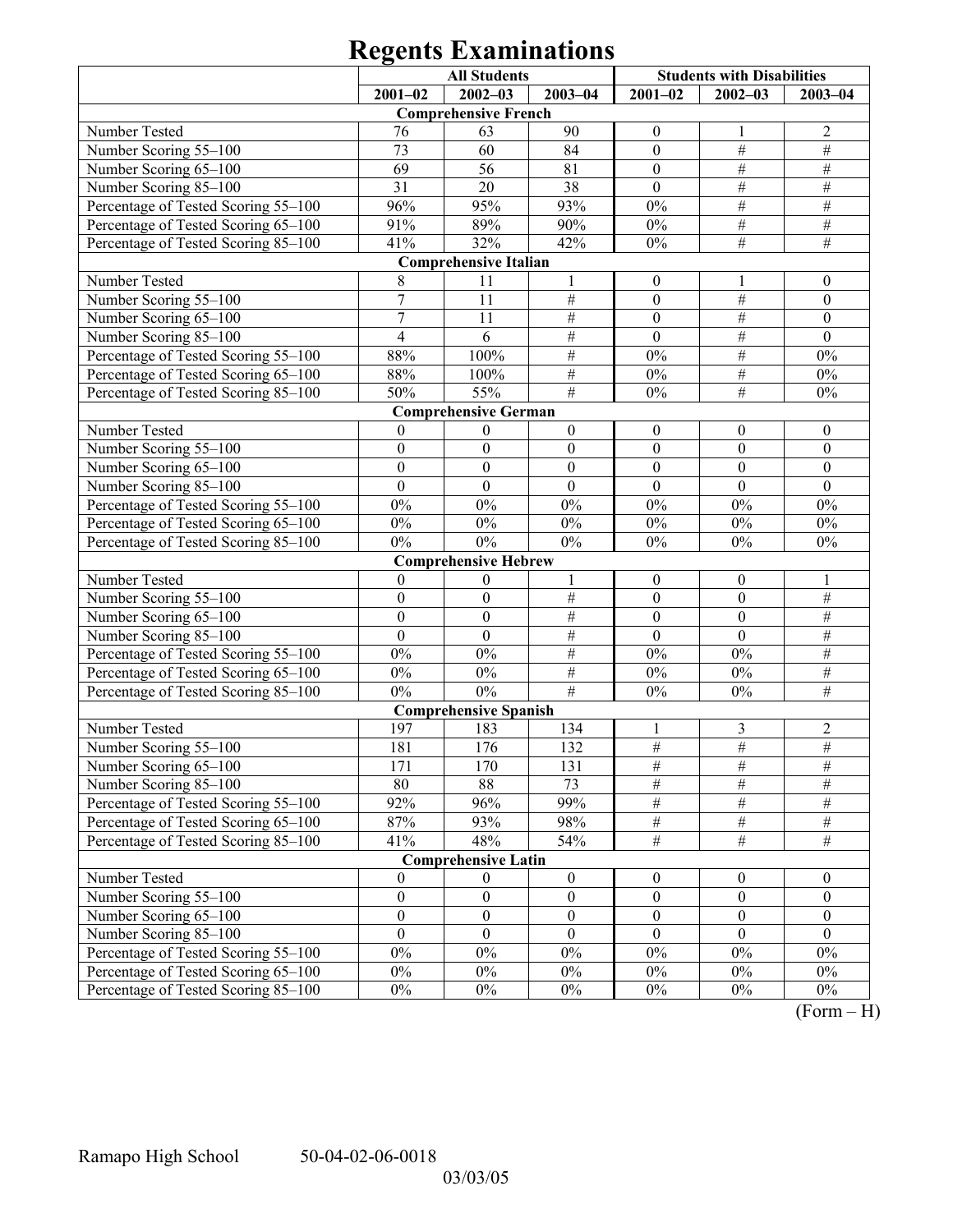|                                                                     | . .         | <b>All Students</b> |             | <b>Students with Disabilities</b> |             |             |  |  |  |
|---------------------------------------------------------------------|-------------|---------------------|-------------|-----------------------------------|-------------|-------------|--|--|--|
|                                                                     | $2001 - 02$ | $2002 - 03$         | $2003 - 04$ | $2001 - 02$                       | $2002 - 03$ | $2003 - 04$ |  |  |  |
| Sequential Mathematics, Course III (last administered January 2004) |             |                     |             |                                   |             |             |  |  |  |
| Number Tested                                                       | 255         | 97                  | 10          |                                   |             |             |  |  |  |
| Number Scoring 55–100                                               | 202         | 52                  |             | #                                 | #           |             |  |  |  |
| Number Scoring 65-100                                               | 178         | 41                  | າ           | #                                 | #           |             |  |  |  |
| Number Scoring 85-100                                               | 61          |                     |             | #                                 | #           |             |  |  |  |
| Percentage of Tested Scoring 55-100                                 | 79%         | 54%                 | 30%         | #                                 | #           | $0\%$       |  |  |  |
| Percentage of Tested Scoring 65-100                                 | 70%         | 42%                 | 20%         | #                                 | #           | $0\%$       |  |  |  |
| Percentage of Tested Scoring 85–100                                 | 24%         | 6%                  | 10%         | #                                 | #           | $0\%$       |  |  |  |

## **Introduction to Occupations Examination**

|                   |           |                   |           | $2003 - 04$       |           |  |
|-------------------|-----------|-------------------|-----------|-------------------|-----------|--|
| <b>No. Tested</b> | % Passing | <b>No. Tested</b> | % Passing | <b>No. Tested</b> | % Passing |  |
|                   | $0\%$     |                   |           |                   | $100\%$   |  |
|                   | 0%        |                   | $0\%$     |                   |           |  |
|                   |           | $2001 - 02$       |           | $2002 - 03$       |           |  |

District reports contain data for all students with disabilities enrolled in the district for the 2001–02 school year.

## **Elementary-Level Social Studies**

|                 |                                   | <b>Number</b><br><b>Tested</b> | $\%$ at Level 1 | $\%$ at Level 2 $\parallel$ | $\%$ at Level 3 | % at Level 4 |
|-----------------|-----------------------------------|--------------------------------|-----------------|-----------------------------|-----------------|--------------|
|                 | <b>General-Education Students</b> |                                | 0%              | 0%                          | $0\%$           | $0\%$        |
| <b>Nov 2003</b> | <b>Students with Disabilities</b> |                                | $0\%$           | $0\%$                       | $0\%$           | $0\%$        |
|                 | All Students                      |                                | 0%              | $0\%$                       | $0\%$           | $0\%$        |

## **Middle-Level Social Studies**

|                  |                                   | <b>Number</b><br><b>Tested</b> | $\%$ at Level 1 |       | $\%$ at Level 2 $\%$ at Level 3 | $\%$ at Level 4 |
|------------------|-----------------------------------|--------------------------------|-----------------|-------|---------------------------------|-----------------|
|                  | <b>General-Education Students</b> |                                | $0\%$           | 0%    | $0\%$                           | $0\%$           |
| <b>June 2004</b> | <b>Students with Disabilities</b> |                                | $0\%$           | 0%    | $0\%$                           | $0\%$           |
|                  | All Students                      |                                | $0\%$           | $0\%$ | $0\%$                           | $0\%$           |